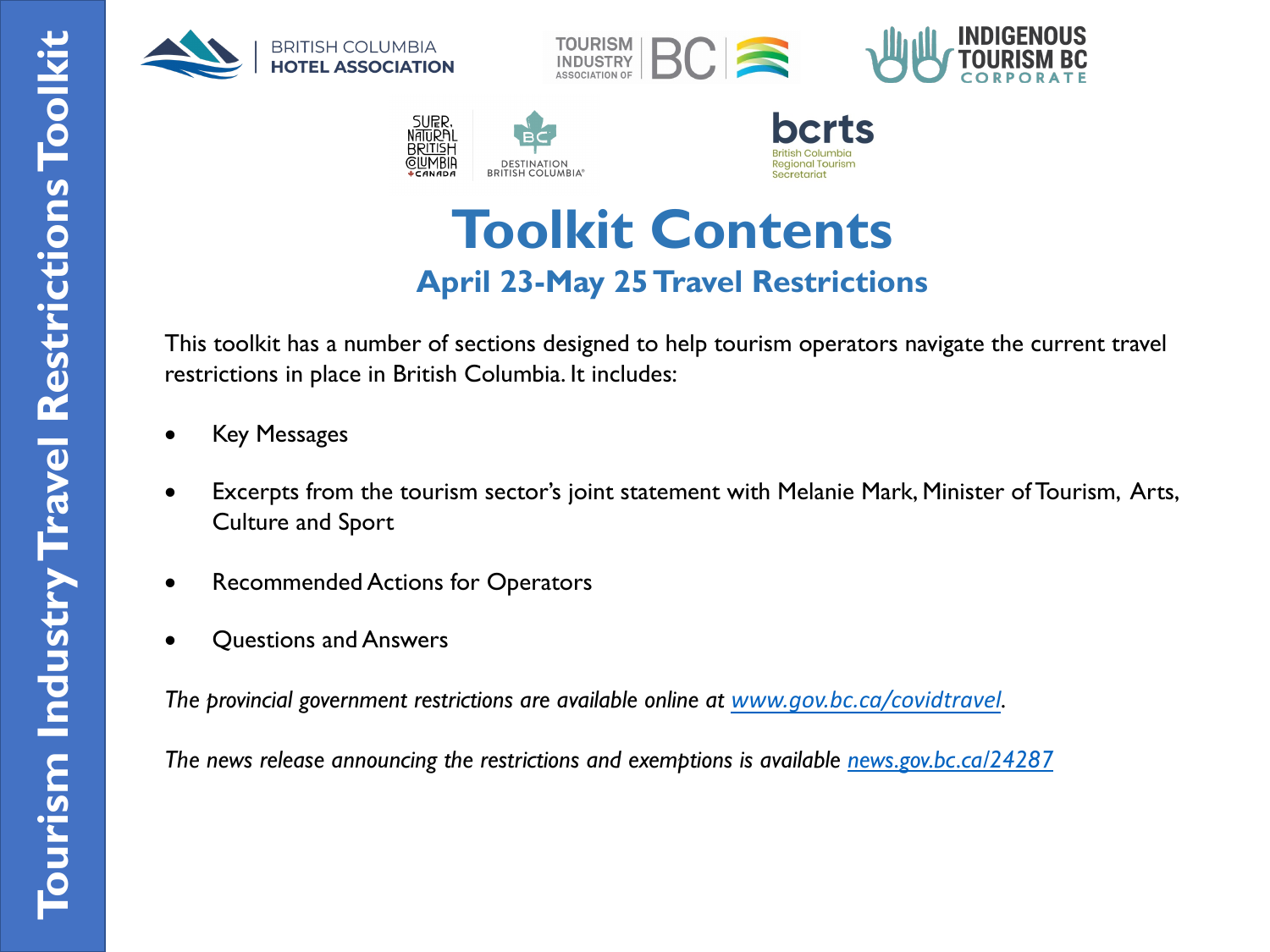







- We can see the light at the end of the tunnel as more people are vaccinated, but we are yet. Giving up welcoming those from outside your regional zone, means we can help re burden on health care workers, and welcome travellers in the near future.
- If you don't have to travel now, please don't. We want to welcome you when restriction and we can all be safe together.
- We encourage you to stay local and support local. If you can, explore attractions and a to home and within your regional zone, to help bring some much-needed revenue to lo operators.
- The past year has been incredibly difficult for everyone. Like you, we want all travel to soon as possible – and today's restrictions will help us reach that point sooner.
- We know there are a lot of questions. The B.C. government has information on travel restrictions, we map of regional zones, as well as a list of reasons for essential travel, at www.gov.bc.ca/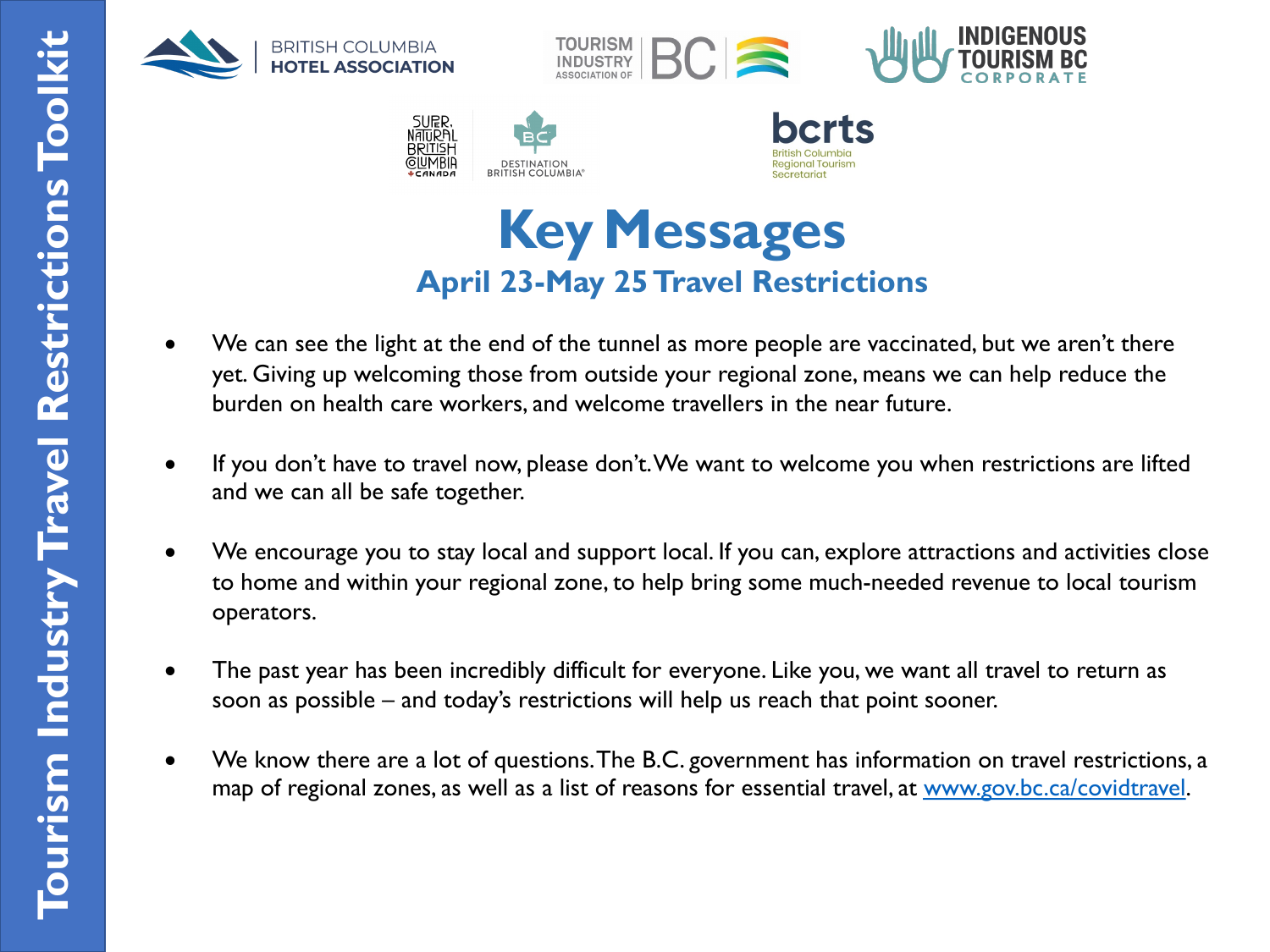







# **Excerpts – Joint Statement with Mir April 23-May 25 Travel Restrictions**

- "As the number of people with COVID-19 in B.C. continues to rise, we are asking Brit Columbians to not travel outside their local communities in order to help stop further the virus. "
- "While the tourism and hospitality sector has done an amazing job implementing rigor and safety plans to keep their staff and visitors safe, COVID-19 t[akes every oppo](https://news.gov.bc.ca/24289)rtunity Unnecessary travel is too risky right now."
- "The many people and businesses in the tourism and hospitality industry in B.C. need  $\epsilon$ follow the rules without exception. Their livelihood depends on us all doing our part no travel can safely resume this summer and set these businesses on the road to recovery
- "Let's support local businesses today by ordering take out, eating with our immediate h a patio, picking up a coffee and enjoying it at a local park, visiting a local attraction or bo 'staycation' at a local hotel. Now is not the time to travel for leisure and risk spreading
- "We are at a pivotal moment in our province and we must act now to protect the heal system. We must stay local now so we can get back travelling across our beautiful prov once again welcoming visitors."

*From joint statement of Melanie Mark, Minister of Tourism, Arts, Culture and Sport; Brenda Baptiste, Chair, Indigenous Tourism Walt Judas, CEO, Tourism Industry Association of BC; Ingrid Jarrett, President and CEO of the BC Hotel Association; and Richard Porges, Interim President and CEO of Destination BC. Entire statement is online at news.gov.bc.ca/24289.*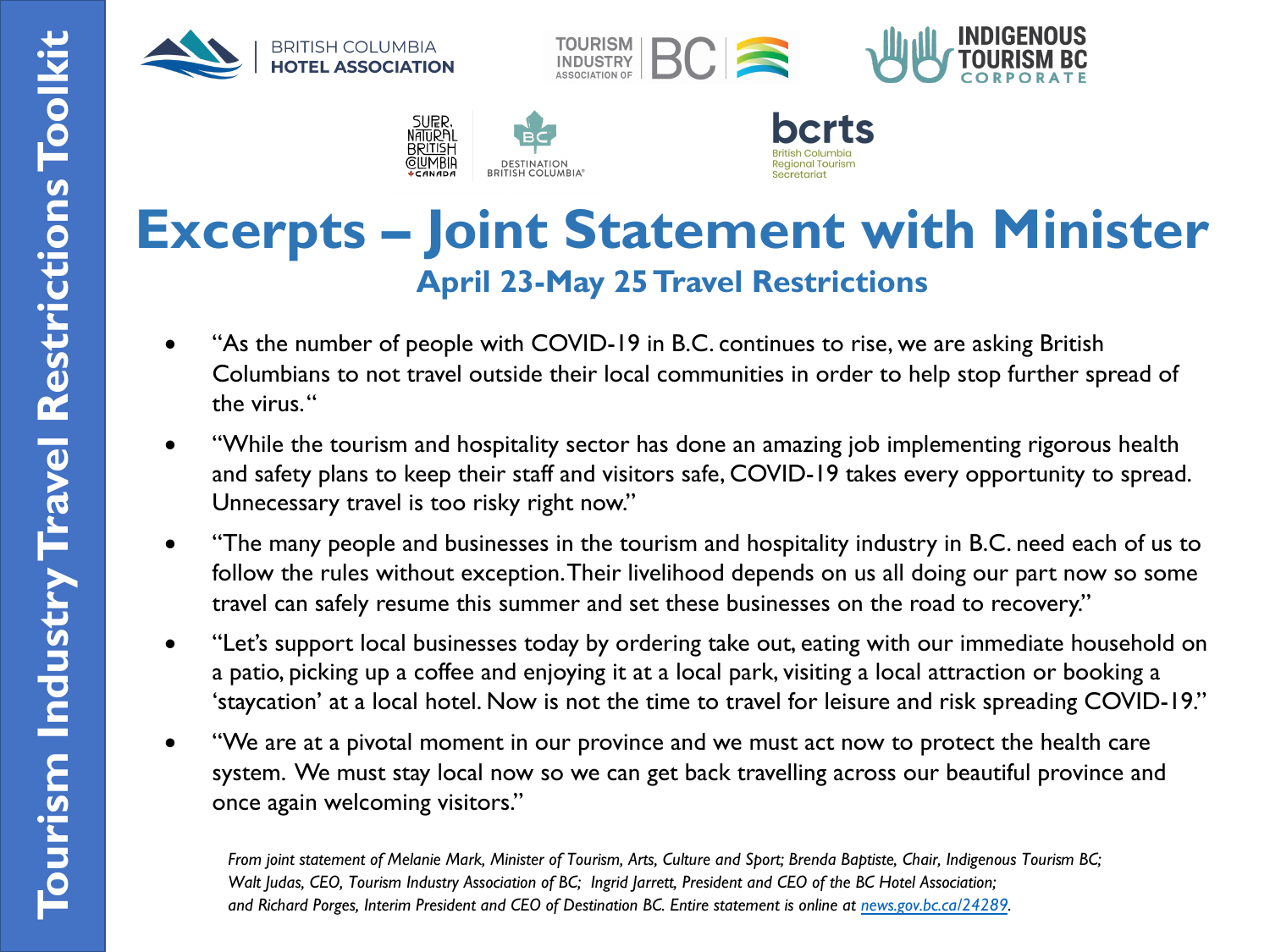









# **Recommended Actions for Operators April 23-May 25 Travel Restrictions**

- Consider contacting people from outside your regional zone who have a booking before May 25 and remind them that travel restrictions are in place.
- Include the following key message on your website, guest email distributions, and ensure message is displayed at check-in: *"We want to welcome you as soon as we can. Due to travel restrictions in B.C. effective April 23, 2021, people are not allowed to travel outside of their regional zone until May 25, 2021. To learn more British Columbia's travel restrictions, essential travel inclusions, and identify which health area y reside in visit www.gov.bc.ca/covidtravel.*
- Add this question to your booking process and to your check-in COVID-19 questionna "Travel outside of one's regional zone is restricted to a list of essential reasons on the B.C. gove *website. Are you aware of these restrictions?"*
- Consider hosting training to ensure appropriate employees like booking, sales, reservati front-desk staff are aware of the public health orders and the limitations on travel until
- Confirm that any new bookings from now until May 25 meet current guidelines and ord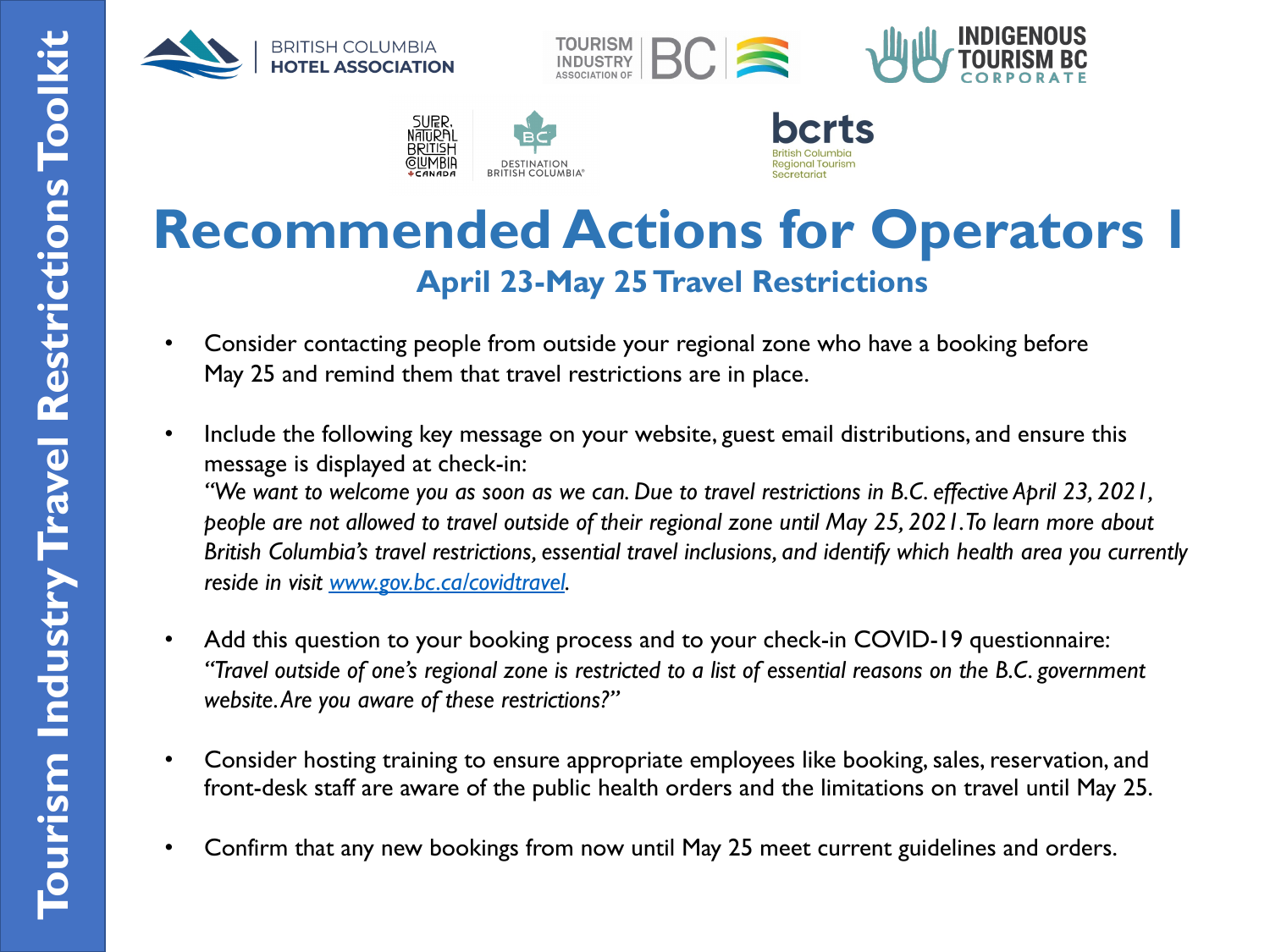









# **R[ecommended Actions for Ope](https://www.dropbox.com/sh/xqbygsdgz92joga/AACCqbgJzfvpxdQk0_32IW3pa?dl=0)rators [April 23-May 25 Travel R](http://www.hellobc.com/know-before-you-go)estrictions**

- [Businesses are not expecte](http://www.gov.bc.ca/covidtravel)d to enforce restrictions, they have a key role in informing the travelling the transmi public and making people aware, especially before they make their reservations.
- Pause any paid travel marketing.
- Encourage local residents to support local businesses or explore their own community, want, you can refer them to Destination BC's local guides at www.hellobc.com/whats-o and www.hellobc.com/bc-support-local-dining-guides.
- Help spread the message through your social media using #WeAreAllConnected; #StayLocalSupportLocal #BCTourismCounts; #SaveOurSummer. You can use the key m joint statement excerpts, links the joint statement (www.news.gov.bc.ca/24289) and trav (www.gov.bc.ca/covidtravel). Feel free to use DBC's social media graphics at www.dropbox.com/sh/xqbygsdgz92joga/AACCqbg|zfvpxdQk0\_32IW3pa?dl=0
- Update any *Know Before You Go* content on your website to reflect the latest restrictions information is at www.hellobc.com/know-before-you-go or on the government website www.gov.bc.ca/covidtravel.
- Have a map of the regional zones and a list of essential travel reasons available at checkfind them here www.gov.bc.ca/covidtravel.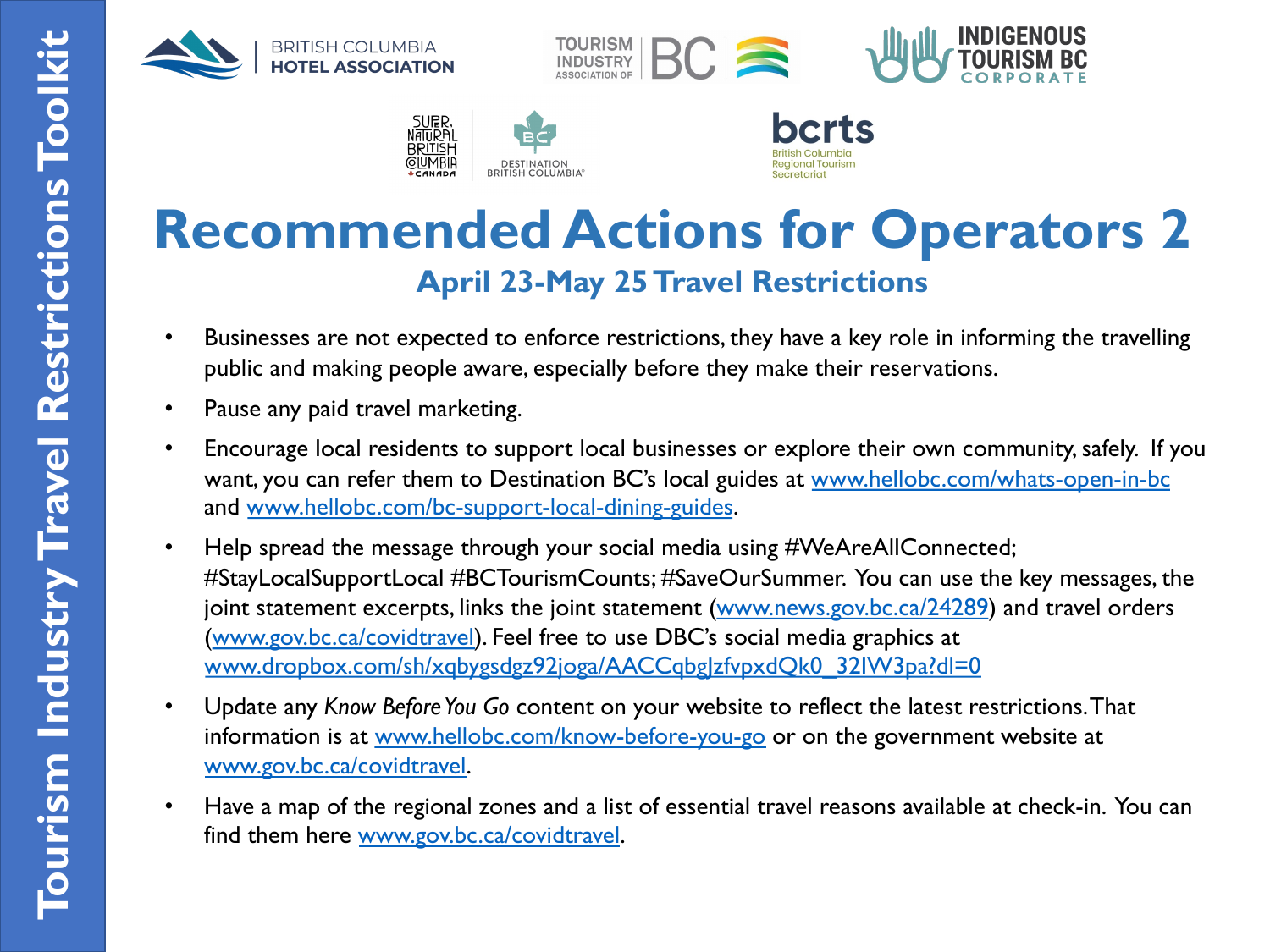









## **Questions and Answers 1 April 23-May 25 Travel Restrictions**

### **What travel is restricted?**

- The Emergency Program Act orders issued April 23 restricted people from non-essential travel betwe regional zones based on B.C.'s health authorities
	- o Lower Mainland and Fraser Valley (Fraser Health and Coastal Health regions)
	- o Vancouver Island (Island Health region)
	- $\circ$  Northern/Interior of B.C. (Interior Health and Northern Health region plus Hope, the Bella and the Central Coast)
- There are no restrictions for travel inside these regional zones, though people are encouraged to stay communities over the next five weeks.
- The restrictions, maps of the regional zones, and a list of exactly what is considered essential travel, are online at www.gov.bc.ca/covidtravel.
- The restrictions are in place until May 25, 2021, though they could be extended if COVID-19 rates re

### **Am I required to cancel or deny bookings for people from outside the identified area until May 25? Am I responsible for enforcing the orders?**

- Businesses are not responsible for enforcing the travel restrictions and compliance. However, it is our people, ask them screening questions, and encourage them to make travel plans for after the restrictions
- We strongly recommend asking people to rebook for a future a date. The provincial government is a review bookings from outside your regional zone and work to reschedule or cancel.
- We are asking people not to travel now so we can travel more freely in the future.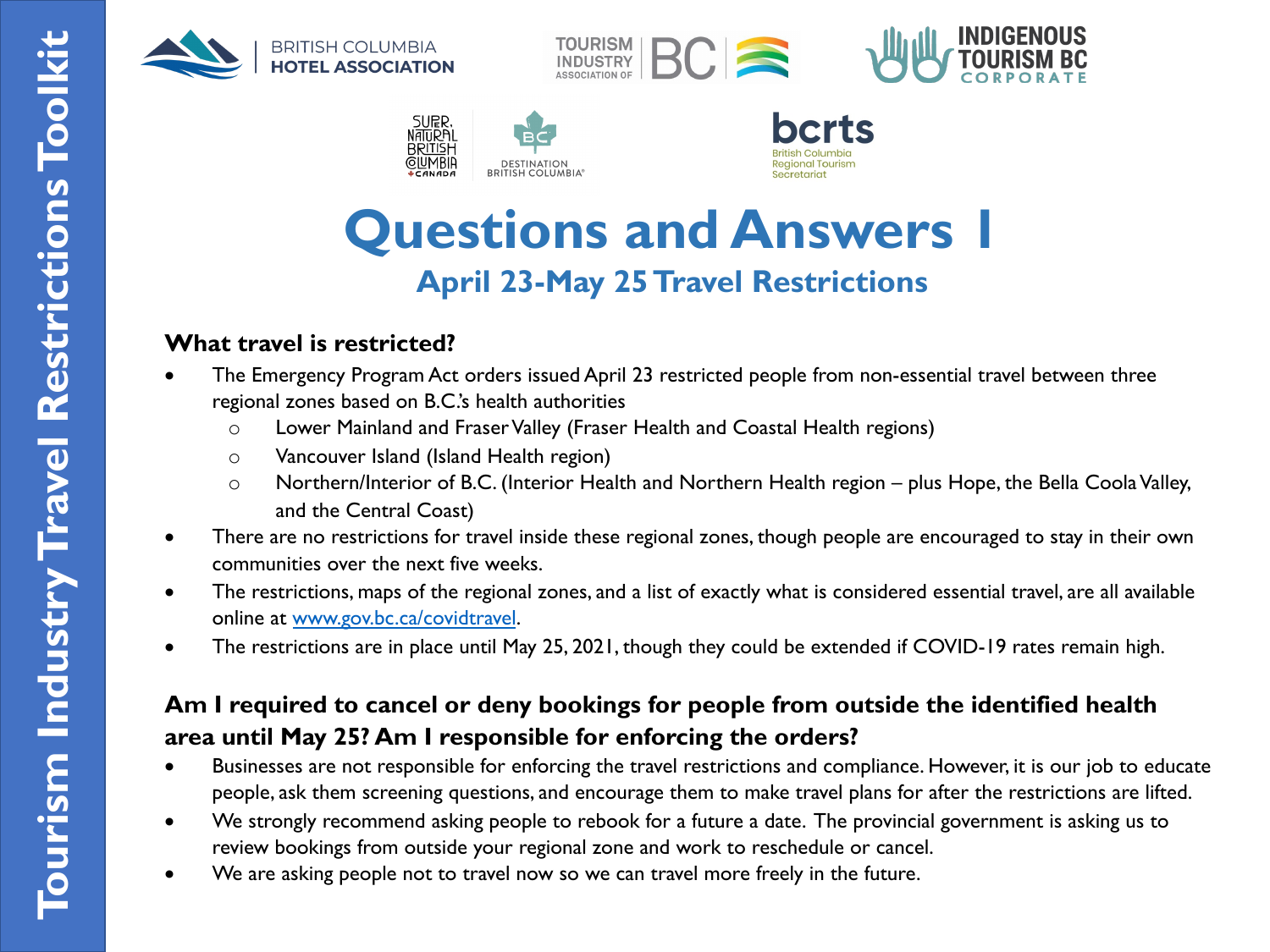









# **Questions and Answers 2 April 23-May 25 Travel Restrictions**

#### **Ho[w will the order be en](http://www.gov.bc.ca/covidtravel)forced?**

- Enforcement is the responsibility of the provincial government.
- There will be random police road checks, similar to impaired driving checks, to identify non-complian
- While random road checks could be anywhere, they are most likely on highways leading in and out of and at ferry terminals. Law enforcement officials will ask drivers where they are coming from, their de why they are travelling.
- BC Parks will cancel and refund all reservations for non-locals, and will turn away non-essential travel about BC Parks can be directed to 1-800-689-9025.
- BC Ferries is discouraging non-essential travel by limiting RVs and trailers. Questions for BC Ferries c customer.relations@bcferries.com.

#### **What should I say if I'm asked by someone if their plans or activities are allowed?**

- Saying yes is at the heart of everything we do in the tourism sector which makes these orders so d
- While it is the responsibility of tourism operators to educate and share the content of the emergenc orders, it is not our responsibility to interpret or enforce the orders or assess someone's travel plans.
- Anyone seeking clarification of what is or is not allowed should be directed to the orders, which are  $\epsilon$ www.gov.bc.ca/covidtravel.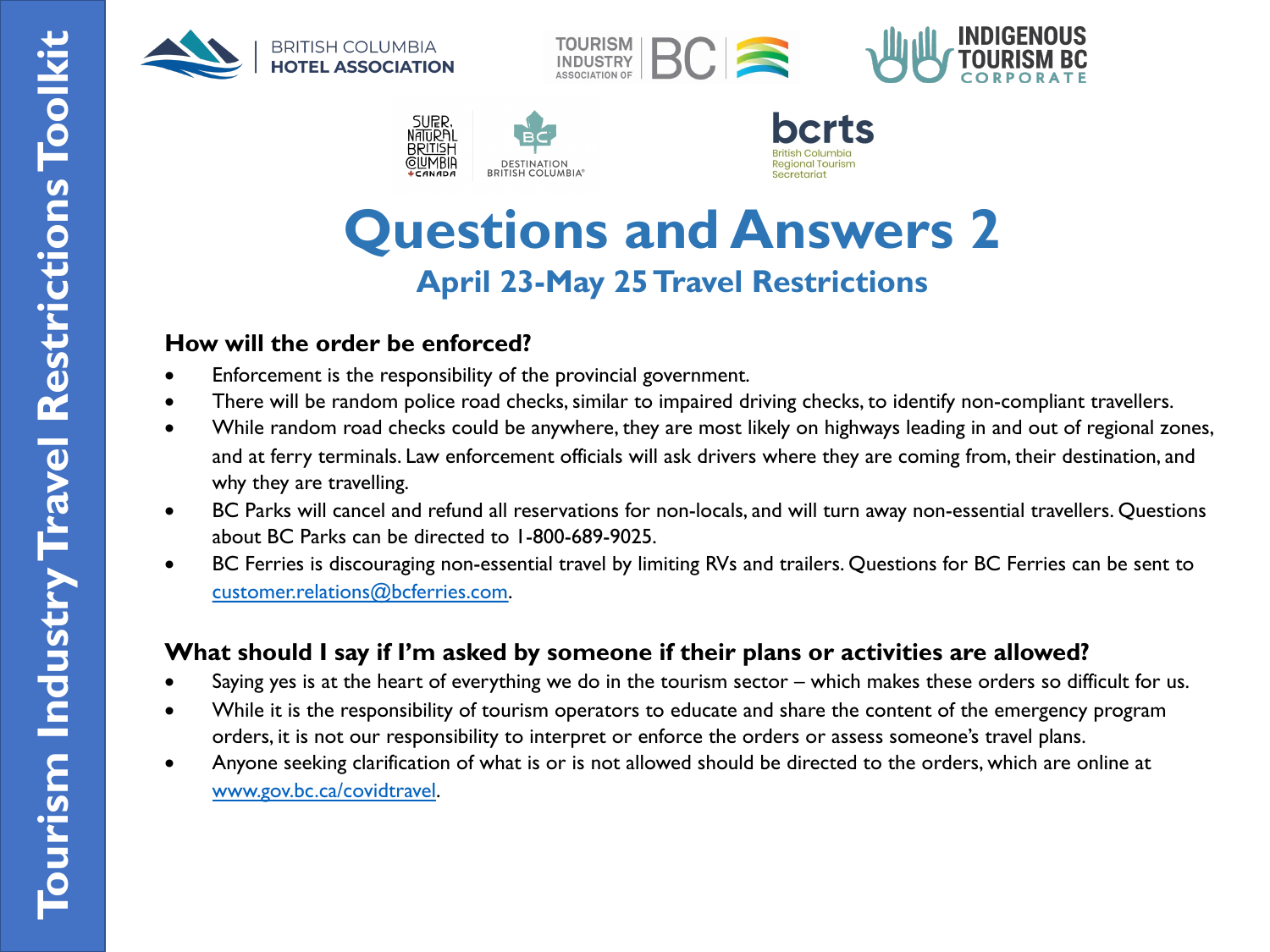









## **Questions and Answers 3 April 23-May 25 Travel Restrictions**

#### **What is considered essential travel?**

- The public safety order restricting travel lists a number of exceptions to travel restrictions, which incl
	- o moving to a different principal residence or assisting a person to move for that purpose,
		- o carrying out a work-related purpose, including volunteer work,
		- o commercially transporting goods,
		- $\circ$  receiving health care services or social services or assisting someone to receive those service
		- o exercising child-custody rights or spending parenting time with a minor child,
		- o attending a funeral service
- The full list of exceptions to travel restrictions can be found at www.gov.bc.ca/covidtravel.

#### **Are there any new restrictions on types of activities or where they can be done?**

- At this time, there are no changes to existing health orders to physically distance and wear a mask inst
- B.C. residents can still go to local businesses (accommodations and attractions), within their own regional  $\alpha$ their immediate household members or their bubble of 1-2 people.
- Businesses with a current COVID-19 safety plan in place can welcome local customers (members of household or smaller bubbles of 1-2 people only), from their own community.
- People can participate in the same activities as before as long as they follow current health orders like distancing, staying inside your bubble, and mask requirements. However, the activities must take place own regional zone.